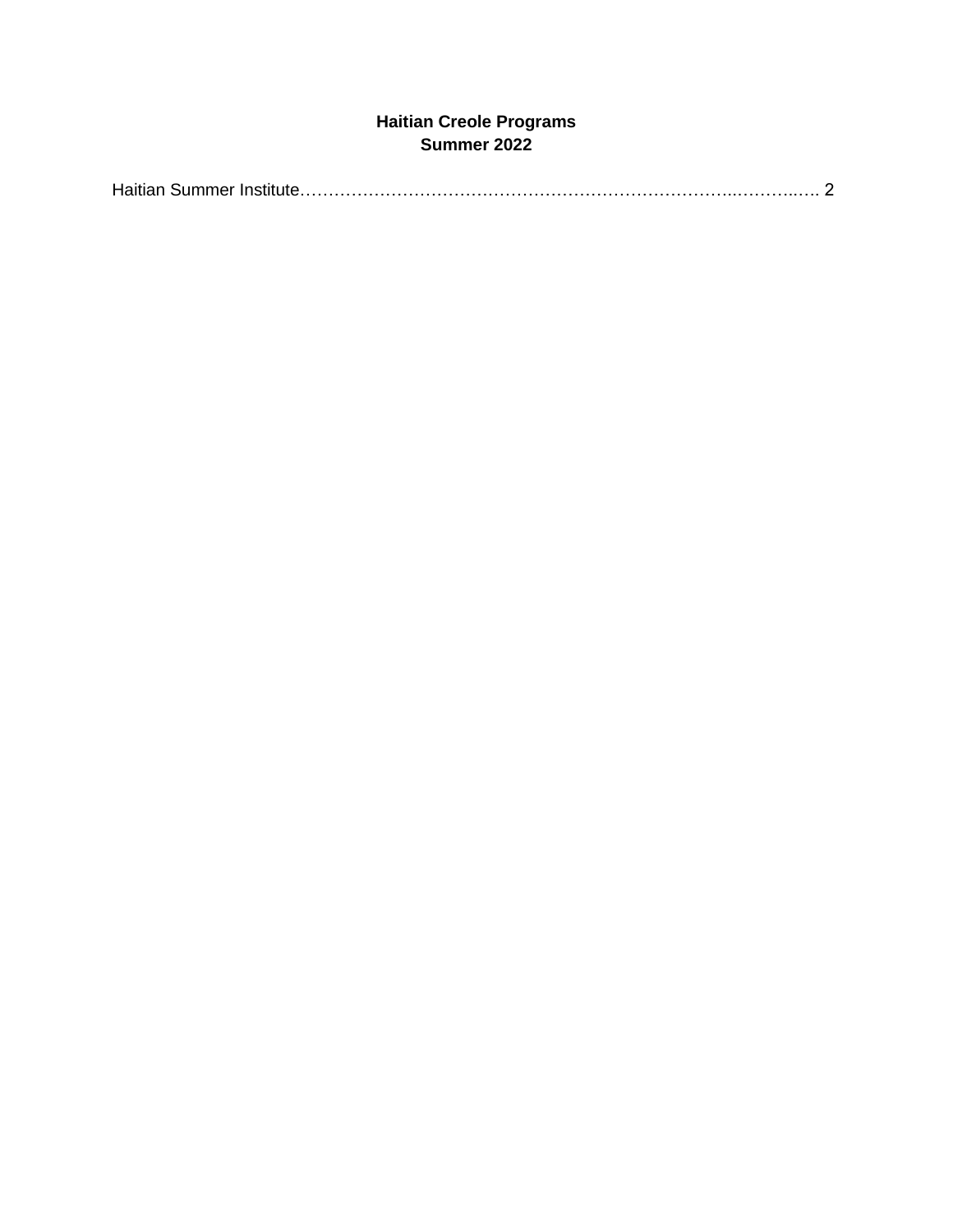## **Haitian Summer Institute – FLAS Eligible**

Florida International University Kimberly Green Latin American and Caribbean Center

### **Dates:**

Summer B Term: June 20-July 29, 2022 Classes held synchronously via Zoom 5 days/week for 5 hours per day=150 hours

**Location:** Virtual via Zoom and Canvas

#### **Program Summary:**

Now entering its 25th year, the Haitian Summer Institute is a six-week program designed for anyone interested in acquiring basic conversational proficiency in Haitian Creole and also for those students who wish to continue their Haitian Creole Language training at the intermediate and advanced levels. The 2022 Summer program will be completed fully-online via synchronous courses using Zoom and Canvas.

The program begins with intensive Haitian Creole language training divided into two tracks. Students will have two enrollment options: Accelerated Beginning Haitian Creole for the first half of the program and Accelerated Intermediate Haitian Creole for the final half, or Accelerated Intermediate Haitian Creole for the first half of the program and Accelerated Advanced Haitian Creole for the final half. In addition to the Institute's intensive language courses, participants are introduced to Haitian history and culture through lectures in English and Haitian Creole presented by nationally-recognized Haitianists and Diasporic leaders. Classes are held Monday through Friday and include a morning and afternoon session.

#### **Application & Deadline:**

All applicants are encouraged to submit the application packet, along with the required supporting materials to the Kimberly Green Latin American and Caribbean Center by 5:00pm on May 1, 2022 (Applications may be accepted after May 1, 2022, but space is not guaranteed). FIU also offers K-12, Community College, and HBCU Educator Grants. Please consult the application website for more information. [Haitian Summer Institute Application](https://nam04.safelinks.protection.outlook.com/?url=https%3A%2F%2Flacc.fiu.edu%2Facademics%2Fhaitian-summer-institute%2F&data=04%7C01%7Csofia.m.ludwig%40Vanderbilt.Edu%7Cbc9186ddf3e94f76334c08d9bf14c6a1%7Cba5a7f39e3be4ab3b45067fa80faecad%7C0%7C0%7C637750918208737526%7CUnknown%7CTWFpbGZsb3d8eyJWIjoiMC4wLjAwMDAiLCJQIjoiV2luMzIiLCJBTiI6Ik1haWwiLCJXVCI6Mn0%3D%7C3000&sdata=xaj%2B8OY01OxCbfL%2BF%2Biqeh0ZFyubQKeqo03R2j1od%2FI%3D&reserved=0)

### **Tuition & Program Fees:** \$2,111.53

FLAS Budget Breakdown: \$2,141.53 tuition & fees + \$2,500.00 stipend.

#### **Contact:**

Haitian Summer Institute, Academic Programs Kimberly Green Latin American and Caribbean Center Florida International University Modesto A. Maidique, DM 353 Miami, Florida 33199